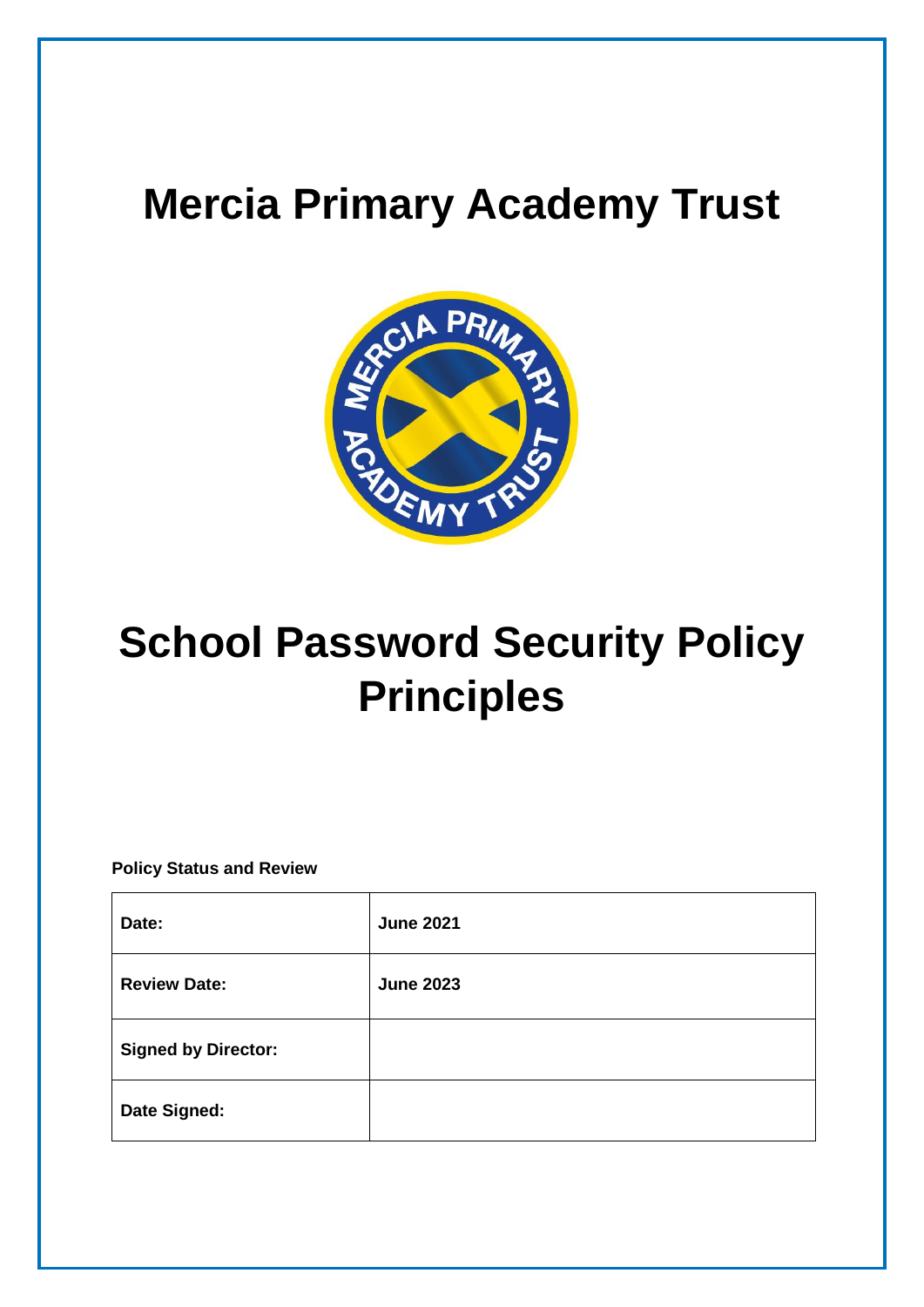## **Introduction**

The school will be responsible for ensuring that the school infrastructure / network is as safe and secure as is reasonably possible and that:

- users can only access data to which they have right of access
- no user should be able to access another's files, without permission (or as allowed for monitoring purposes within the school's policies).
- access to personal data is securely controlled in line with the school's personal data policy
- logs are maintained of access by users and of their actions while users of the system (Securas)

A safe and secure username / password system is essential if the above is to be established and will apply to all school ICT systems, including email.

#### **Responsibilities**

The management of the password security policy will be the responsibility of the ICT Coordinator.

All users (adults and young people) will have responsibility for the security of their username and password, must not allow other users to access the systems using their log on details and must immediately report any suspicion or evidence that there has been a breach of security.

Passwords for new users, and replacement passwords for existing users will be allocated by the ICT Co-ordinator with the support of the ICT Technician. Any changes carried out must be notified to the manager of the password security policy (above).

Users will change their passwords every 90 days and are not re-used for 12 months.

#### **Training / Awareness**

Members of staff will be made aware of the school's password policy:

- at induction
- through the school's e-safety policy and password security policy
- through the Acceptable Use Agreement

Pupils / students will be made aware of the school's password policy:

- in ICT and e-safety lessons
- through the Acceptable Use Agreement

#### **Policy Statements**

All users will have clearly defined access rights to school ICT systems.

All users will be provided with a username and password by the ICT Co-ordinator with the support of the ICT Technician,